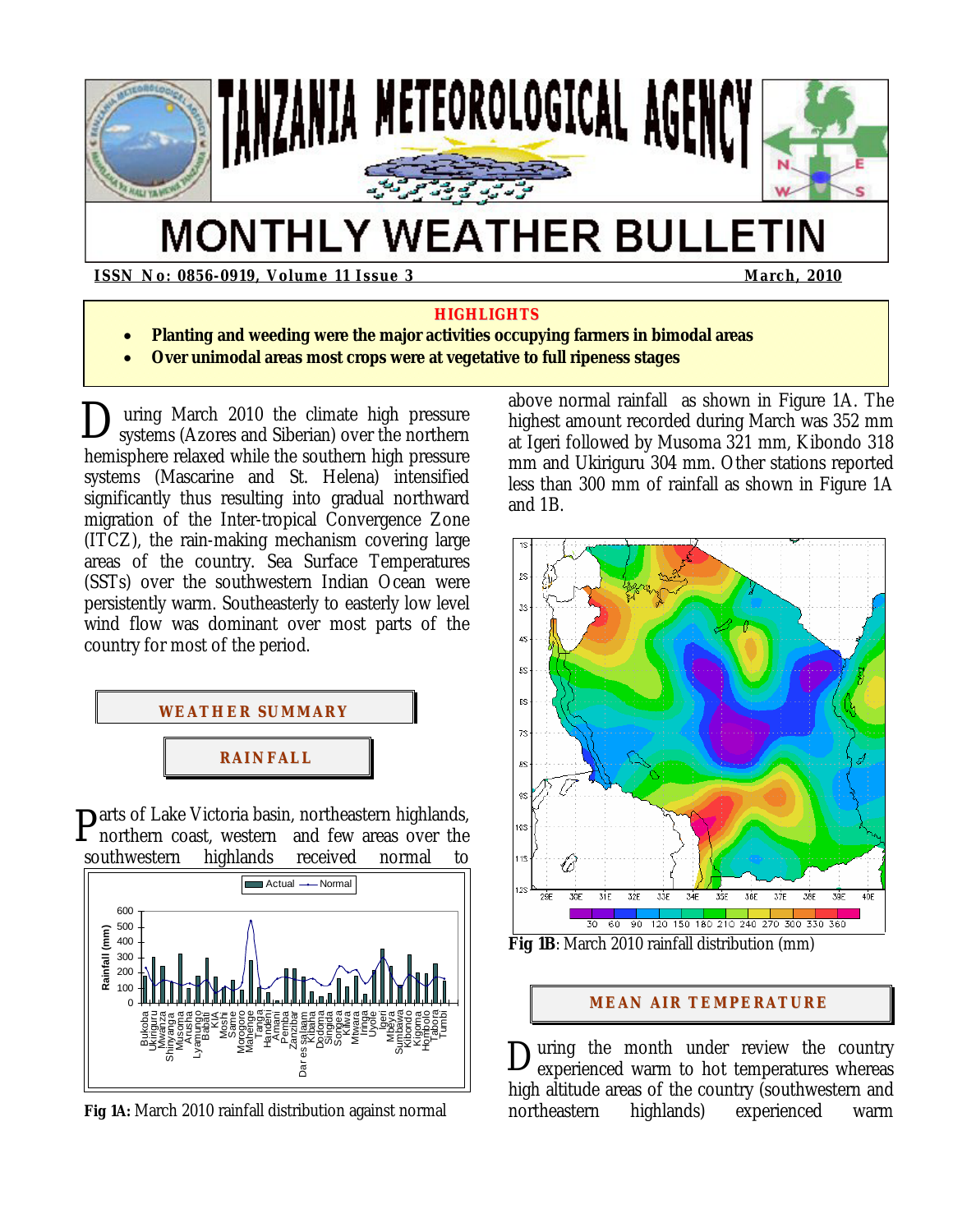

**Fig2A**: March 2010 Mean Maximum Temperature (°C)

Mean maximum air temperatures recorded ranged between 24ºC and 35ºC. The highest absolute maximum temperature of 35.3°C was recorded at Moshi during the second dekad of the month. The lowest mean maximum temperature was 24.2°C at Mbeya in southwestern highlands.



Longitude (°E) **Fig 2B:** March 2010 Mean Minimum Temperature (°C)

The mean minimum air temperatures recorded ranged from 14ºC to 26ºC as shown in Fig 2A. The lowest value of mean minimum temperatures recorded was 13.8 °C at Sumbawanga in the southwestern highlands while the highest value of 26.2 °C was reported at Tanga over the coastal belt.

#### **MEAN SUNSHINE HOURS**

unshine duration records across the country Sunshine duration records across the country<br>during March show that the mean bright sunshine hours ranged from about 5 hrs/day over southwestern highlands to more than 9 hrs/day over extreme northern coast, central and some parts of northeastern highlands as shown in Figure 3.



**Fig 3:** March 2010 Mean Sunshine Hours (hrs/day)

## **MEAN WI ND SPEED**

 ean wind speeds across the country ranged between 3 to more than 10 km/hr during the M



 **Fig 4:** March 2010 Mean wind speed (km/hr)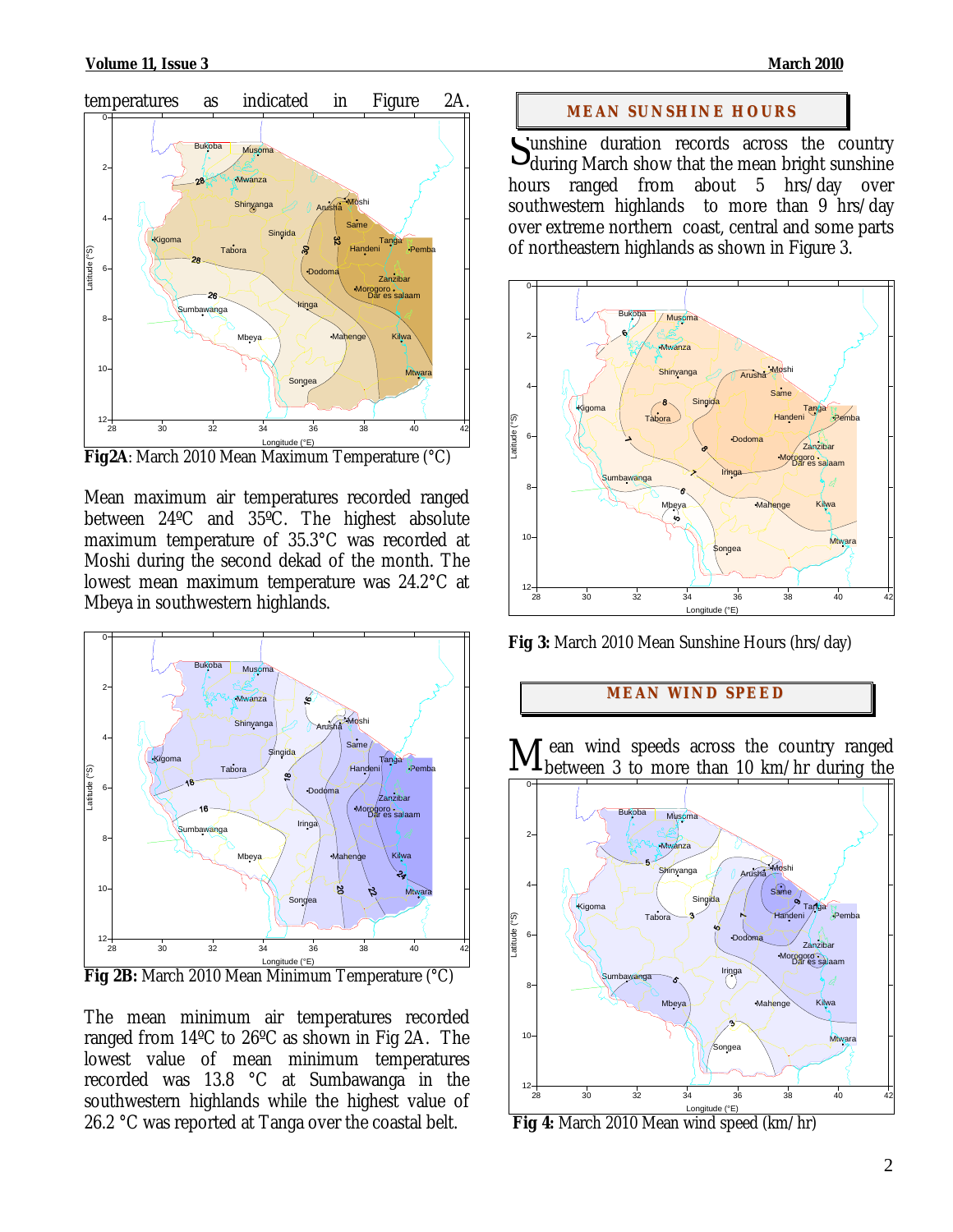month of March as shown in Figure 4. Some parts of northeastern highlands experienced wind speeds exceeding 8 km/hr. Low wind speeds of below 3km/hr were recorded over some parts of northeastern highlands (Lyamungo) and southern areas (Songea). Windy conditions experienced over some parts of north eastern highlands (Same) enhanced evaporation rates.

## **SATELLITE I NFORMATION**

Figure 5 depicts some improvement of<br>vegetation coverage during the first dekad of vegetation coverage during the first dekad of March 2010 as Normalized Difference Vegetation Index (NDVI) from METEOSAT satellite sensor. In the first dekad of March 2010, the satellite depicted between high to very high indices over most parts of southern coast (Lindi and Mtwara), central (Singida and Dodoma), southwestern highlands (Rukwa region) and Morogoro region. Few areas depicted very low indices as shown in Figure 5. Thus, there is more improvement of pasture and water for livestock.



**Fig 5:** Vegetation condition during March 1-10, 2010

### **AGROMETEOROLOGICAL SUMMARY**

uring the month of March 2010 farmers in most areas of bimodal rainfall pattern were engaged in planting activities which progressed well mainly over lowland areas of northeastern highlands (Hai and Same districts) and northern coast (Tanga and Coast regions) where soil moisture supply from long rains season (*Masika)* was favourable for the field work mainly towards the end of the month although the season onset was late. Weeding was another activity that occupied the farmers in these areas. D

Over unimodal areas most crops particularly maize, beans, paddy, sunflower and sorghum were generally between moderate and good states at vegetative to full ripeness stages. The early planted beans mainly over higher altitudes have already been harvested while the second planting phase was in good state at vegetative stage. Paddy crop in moderate state was from transplanting to wax ripeness stages, while planting of wheat mainly over parts of Mbeya region continued well. A few areas like Ismani in northern Iringa experienced soil moisture deficits causing poor crops performance during the period. Some floods were reported over Ibwera and Karonge locations in Bukoba rural (Kagera region), Uyui in Tabora region, , Newala in Mtwara region and Arusha region causing destruction of crops.

Market supply for cassava over several areas continued fairly well.

Pasture and water availability are good and livestock conditions are normal.

#### **HYDROMETEOROLOGICAL SUMMARY**

The ongoing rains have boosted water levels in The ongoing rains have boosted water levels in lakes and dams and rivers in their respective catchments**.** Water availability for human, industrial and energy generation has improved but should be used sparingly.